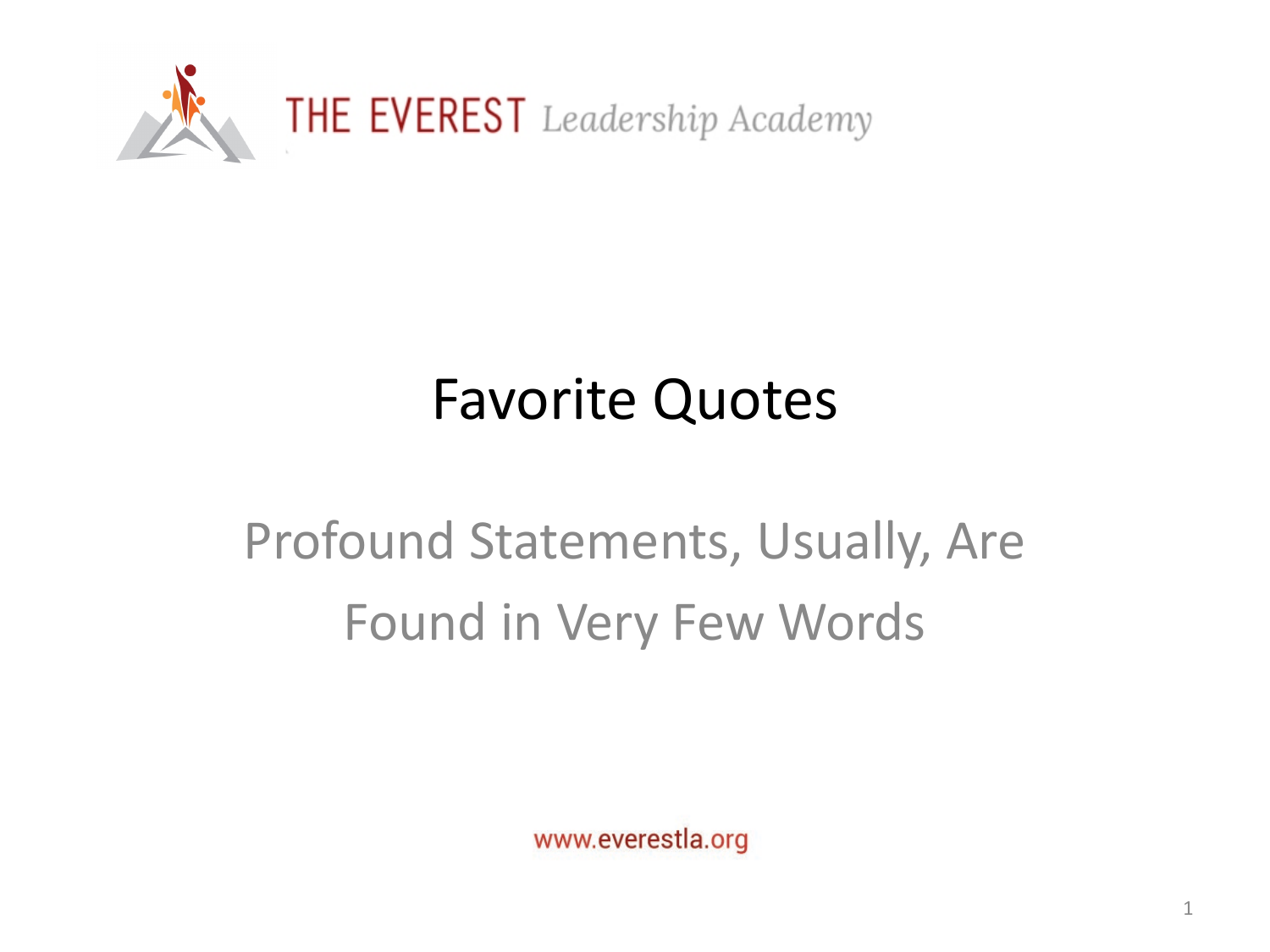

"Good judgement comes from experience. Experience comes from bad judgement" – Walter Wriston (Citicorp)

"The greatest sadness in life is not to fail, but failure to try. Trying  $-$  it takes failure to succeed  $-$  if you risk nothing, then you risk everything" – President Richard M Nixon

"Integrity without knowledge is weak and useless, and knowledge without integrity is dangerous and dreadful" – Samuel Johnson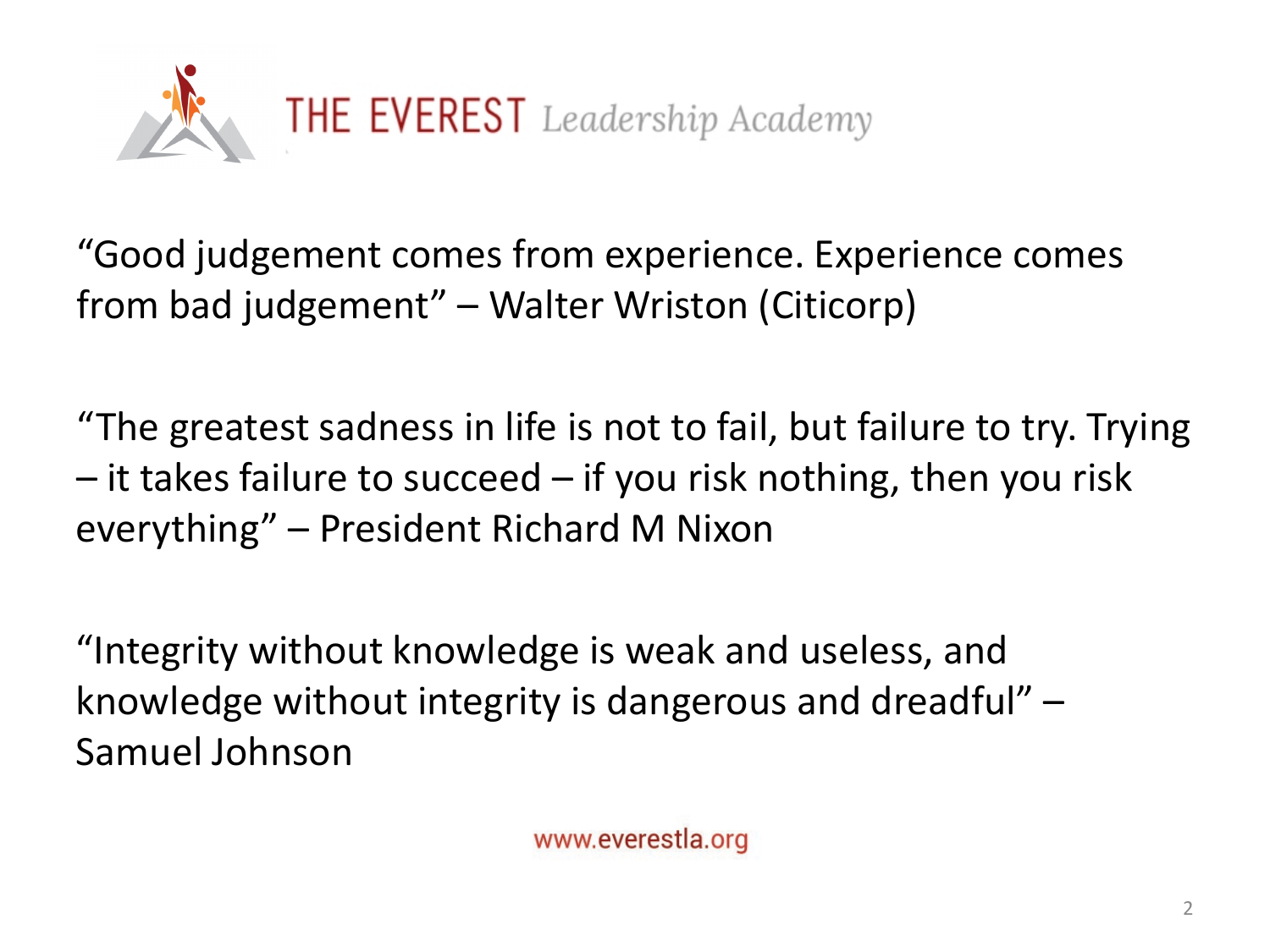

"We should not let our fears hold us back from pursuing our hopes" – President John F. Kennedy

"Others can stop you temporarily; only you can do it permanently" – Don Ward

"True success is overcoming the fear of being unsuccessful"  $-$ Paul Sweeney

" Never give up. Never, never, never" – Sir Winston Churchill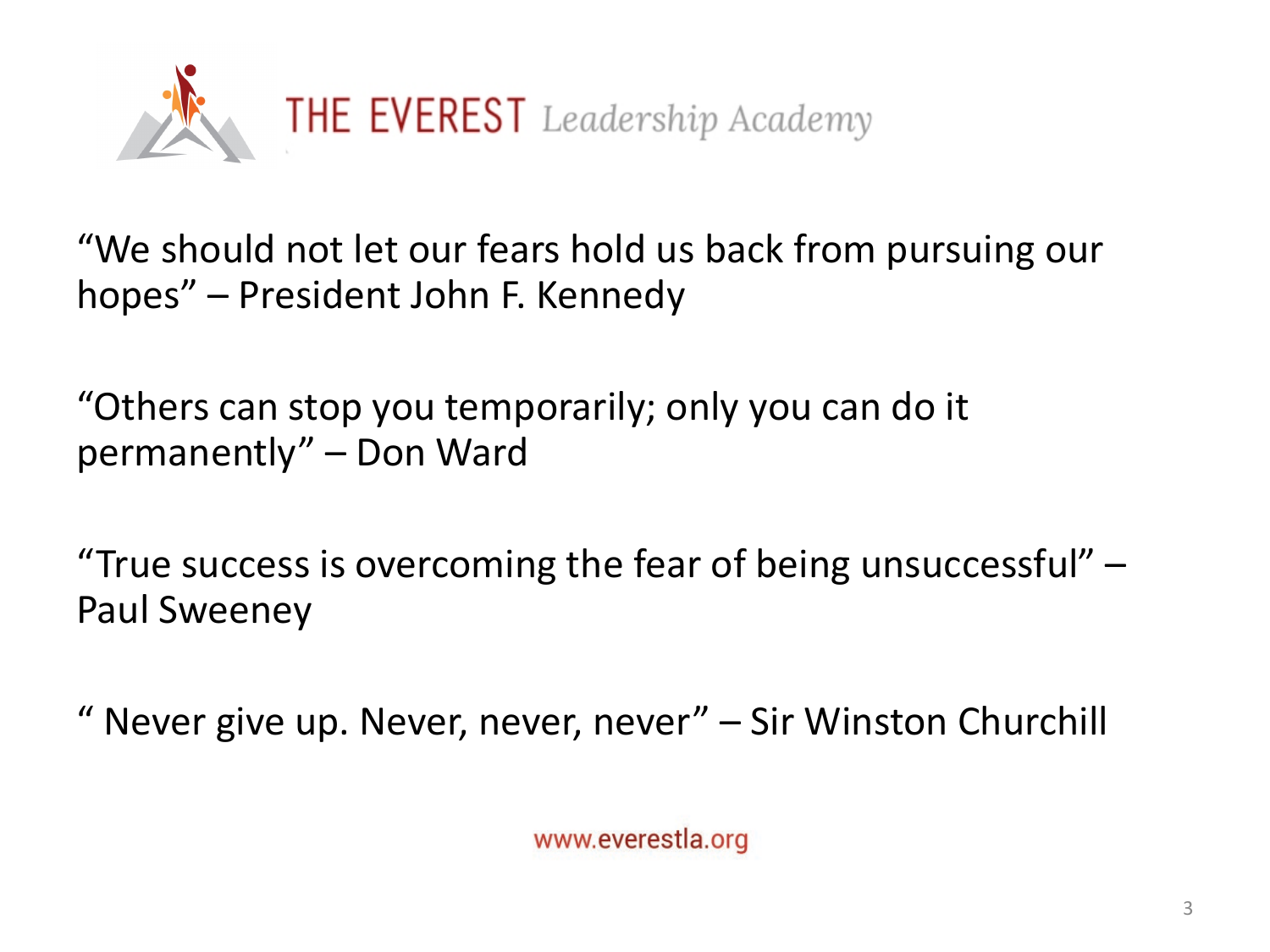

"The harder you work, the harder it is to surrender"  $-$  Vince Lombardi

" A life isn't significant except for its impact on other lives"- Jackie Robinson

"Your character is your most effective means of persuasion" – unknown

"Leadership is action, not position" – Donald McGannon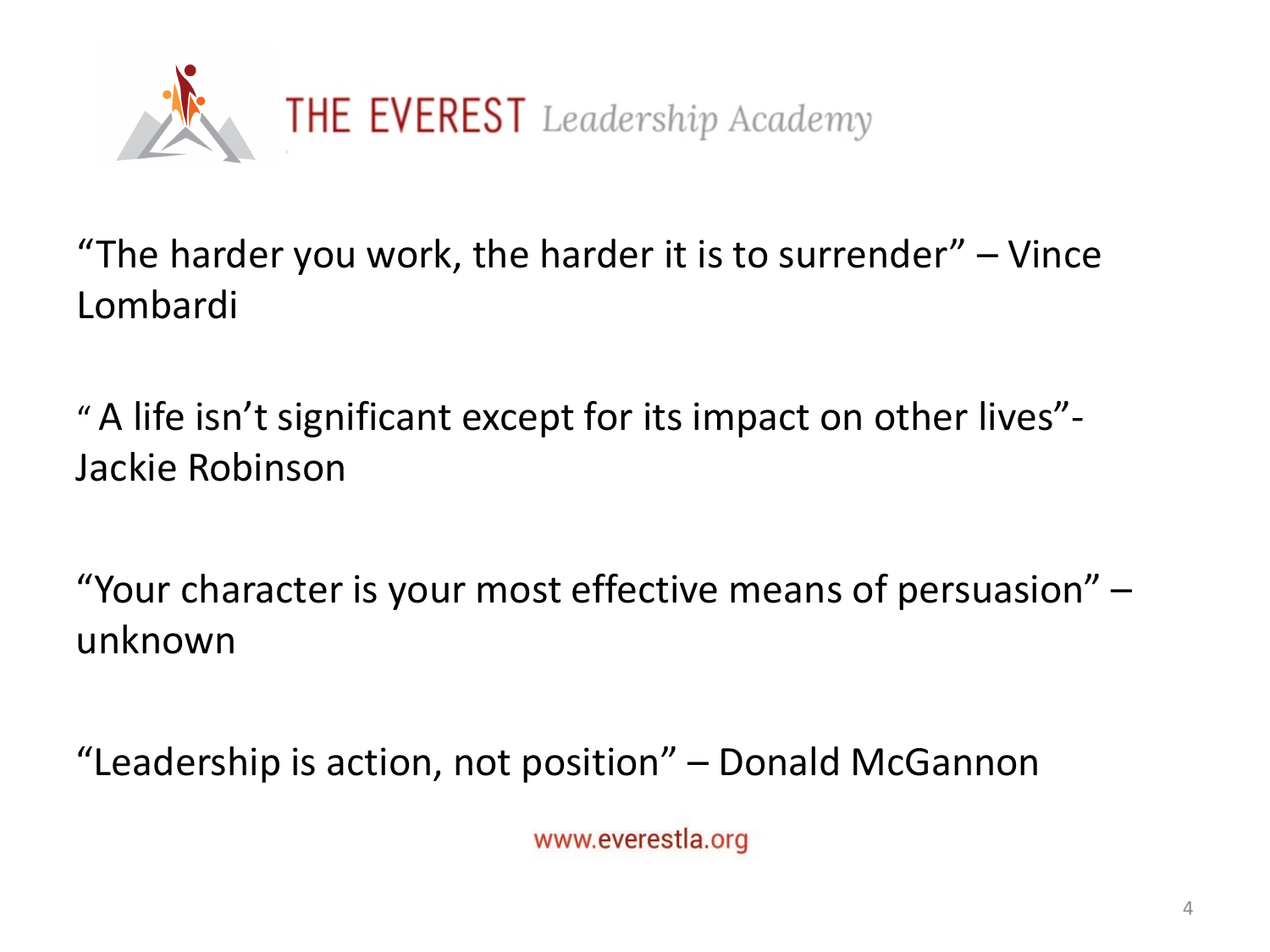

"Life is not measured by the number of breaths we take, but by the moments that take our breath away" – unknown

"If you strive for excellence, you may not always succeed at leading, but you will certainly succeed at living" – Michael Eisner

"As long as a person doesn't know what he doesn't know, he doesn't grow" – John Maxwell

"A pessimist sees the difficulty in every opportunity; an optimist sees the opportunity in every difficulty" – Sir Winston Churchill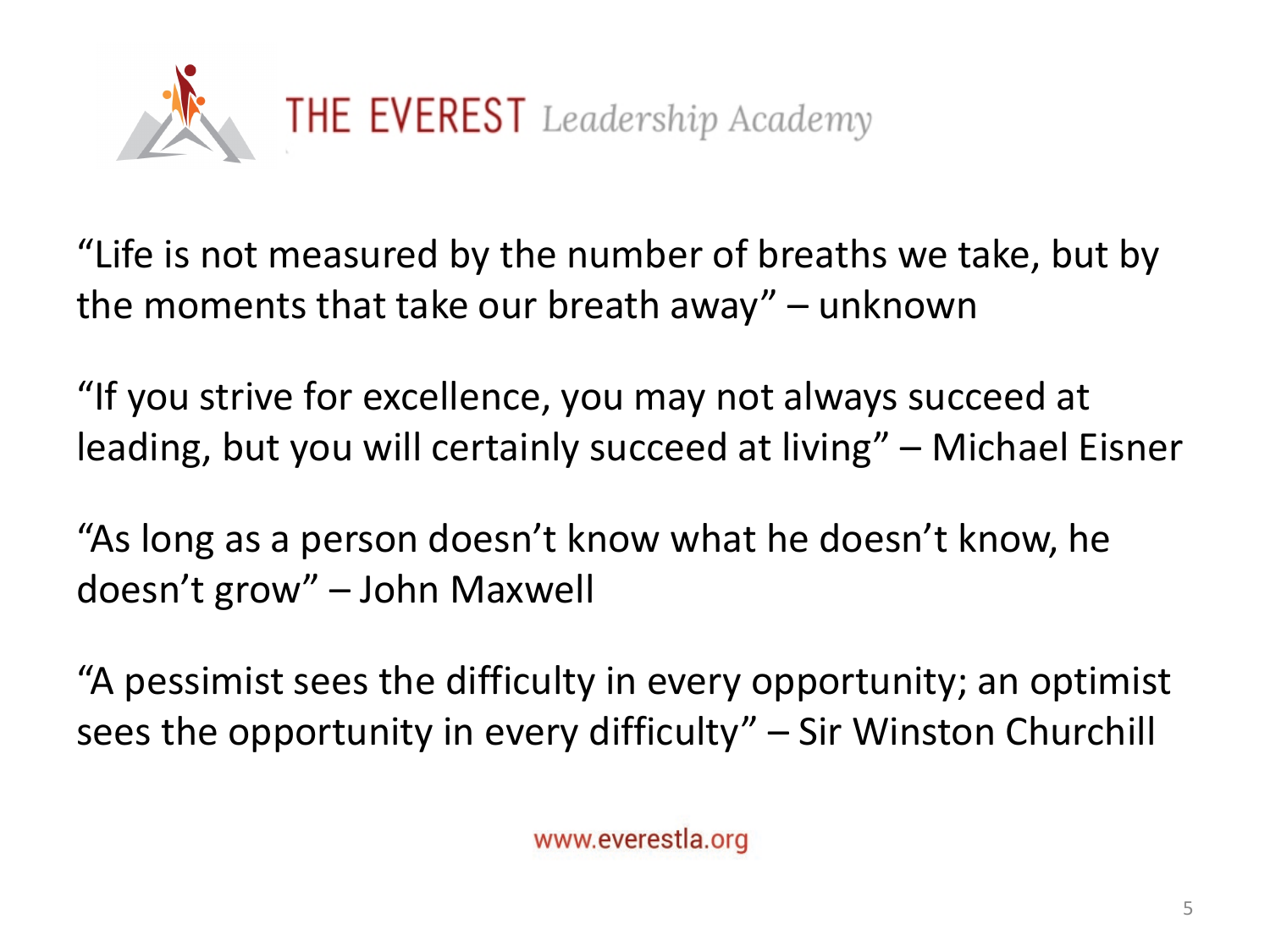

"A good leader is s person who takes a little more than his/her share of the blame, and little less than his/her share of the credit" – John Maxwell

"It takes 20 years to build a reputation and five minutes to ruin it. If you think about that, you'll do things differently" – Warren Buffet

"Some say failure should be avoided at all costs. That cost is too high. I see failure more as a fertilizer for success" – Warren Buffet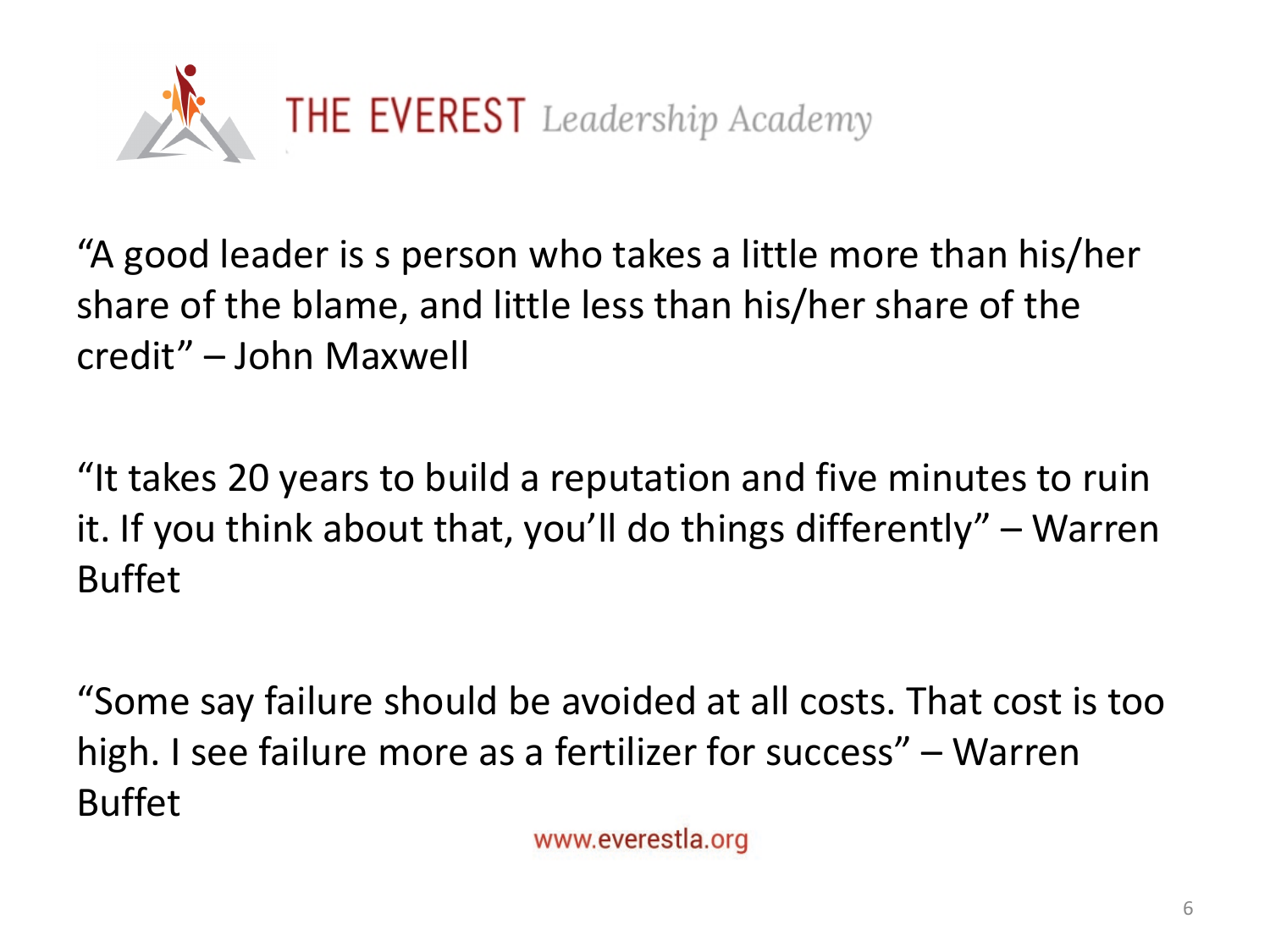

"When you are faced with a decision, the best thing is to do the right thing; the next best thing is to do the wrong thing; and the worst thing is to do nothing" – Roger Enrico (PepsiCo)

"If you don't know how to lose, you'll never know how to win" – Jack Welch (GE)

"There are four kinds of people: those who make things happen; those to whom things happen; those who watch things happen; those who don't even know things are happening" – Louis Gerstner (IBM)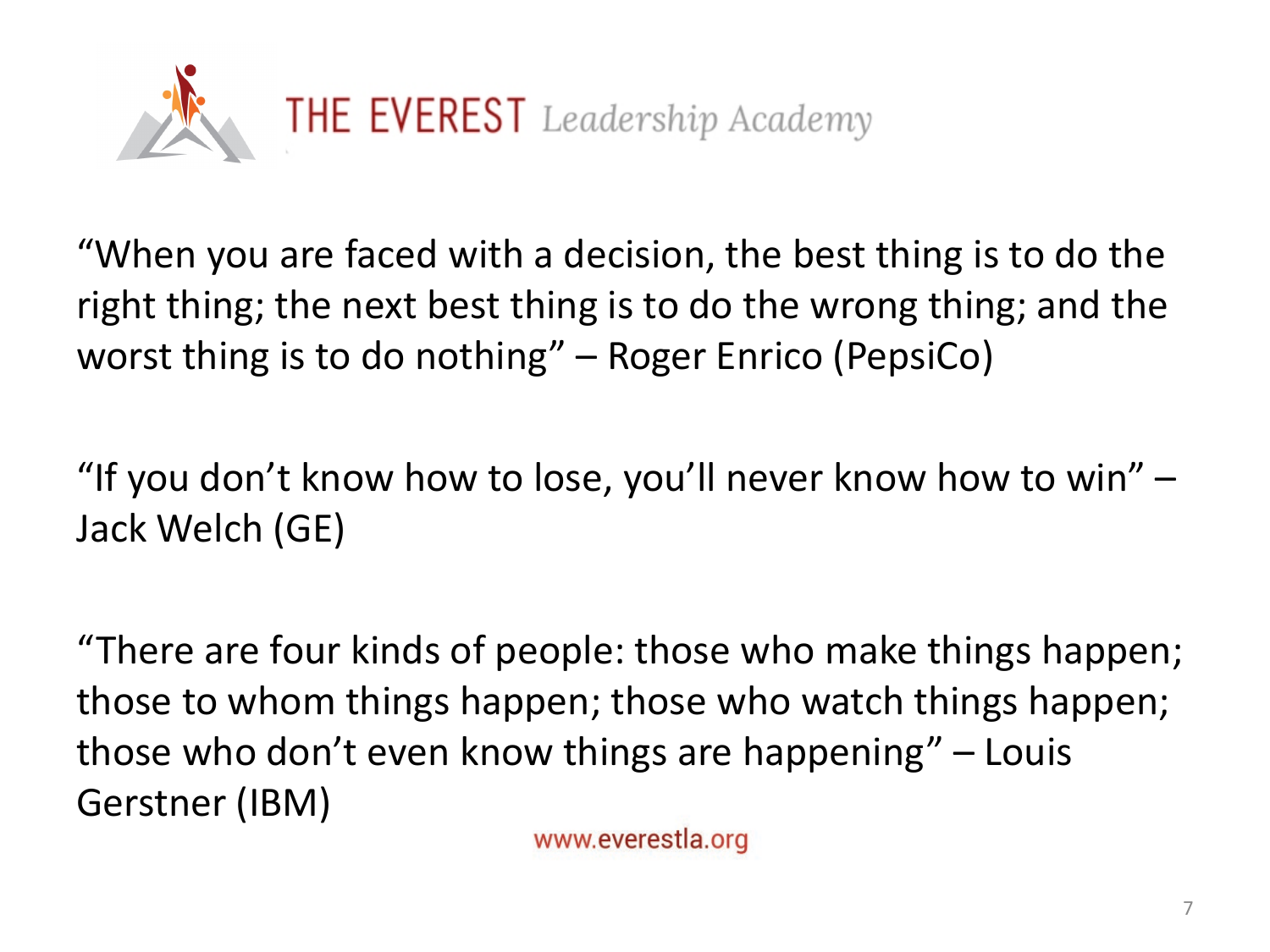

"Some succeed because they are destined to; most succeed because they are determined to" – Anatole France

"People don't care how much you know until they know how much you care" – Mike McKnight

"To be conscious that you are ignorant of the facts is a great step to knowledge" – Benjamin Disraeli

"Adaptability to a changing environment is really the best life skill you can possess" – Samuel Johnson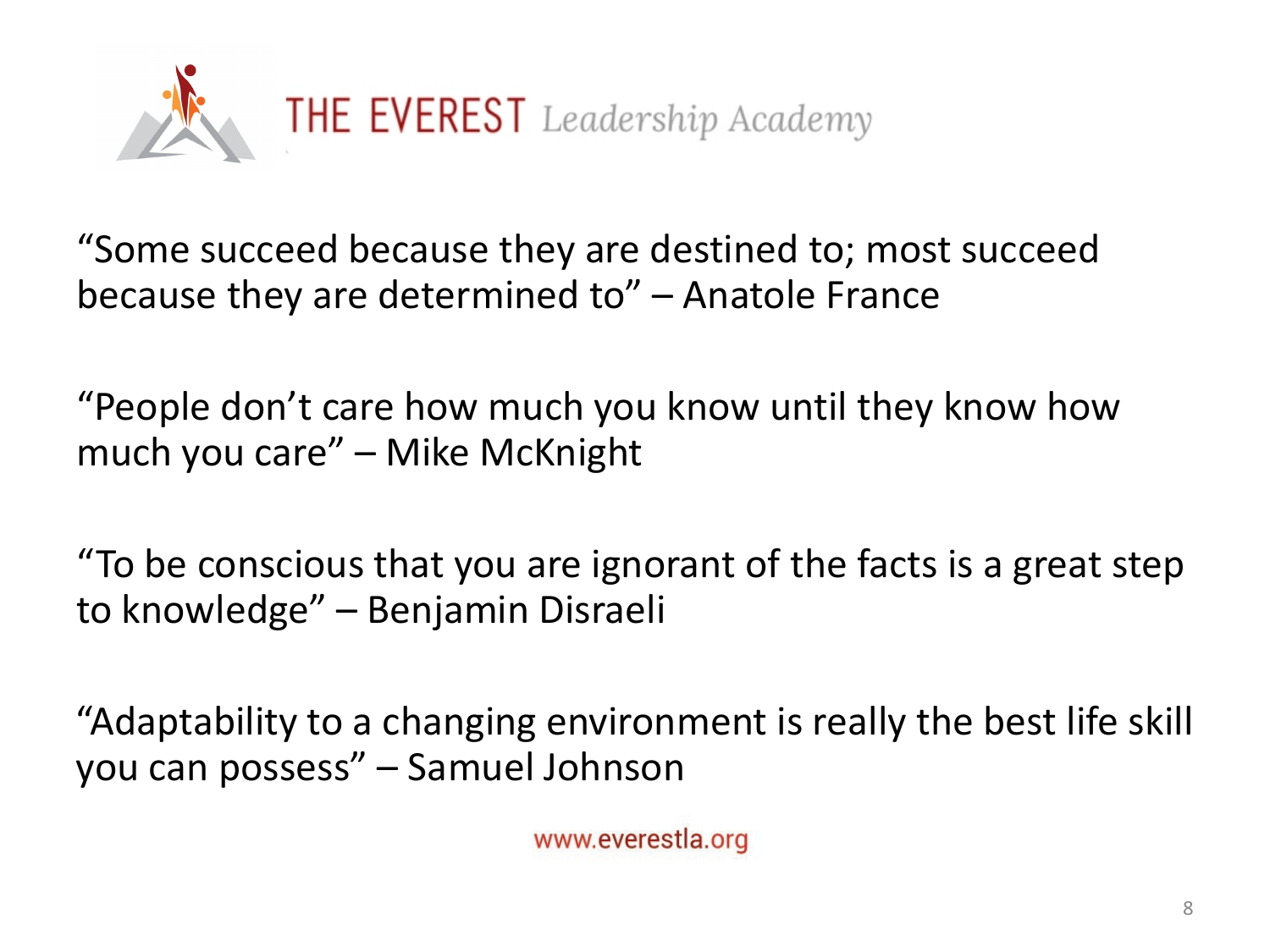

"Ninety-nine percent of failures come from people who have the habit of making excuses" – George Washington Carver

"Humility is not thinking less of yourself, it's thinking of yourself less of the time" – C.S Lewis

"Integrity will take a leader farther than any other single quality" – George Elliot

"The only person you are destined to become is the person you decide to be" – Ralph Waldo Emerson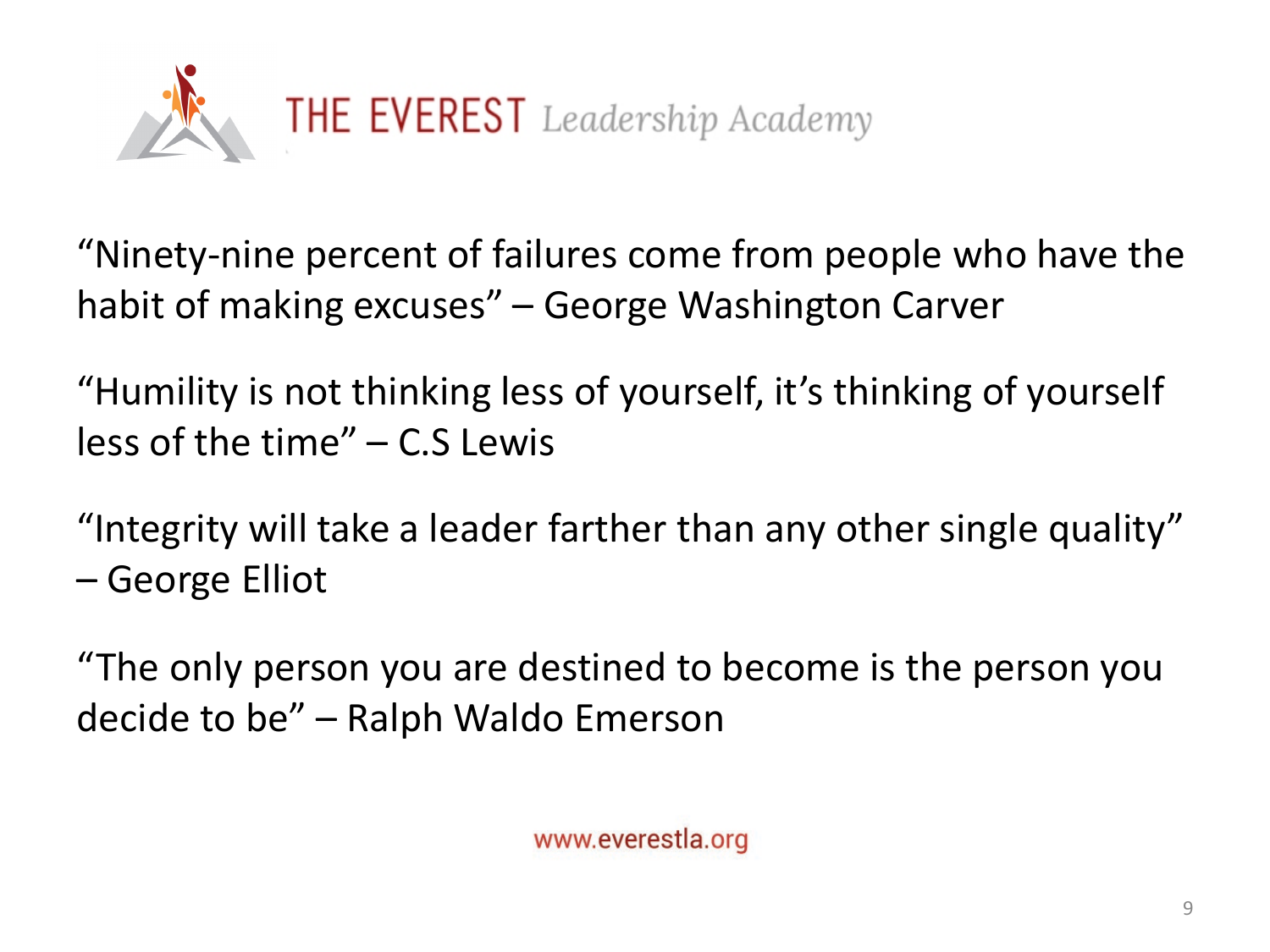

"Never separate the word accountability from responsibility"  $-$  Buck Rogers

"There is no limit to the amount of good you can do if you don't care who gets the credit" – President Ronald Reagan

"If your actions inspire others to dream more, learn more, do more and become more, you are a leader" – John Quincy Adams

"The ability to ask the right question is more than half the battle of finding the answer" – Thomas J. Watson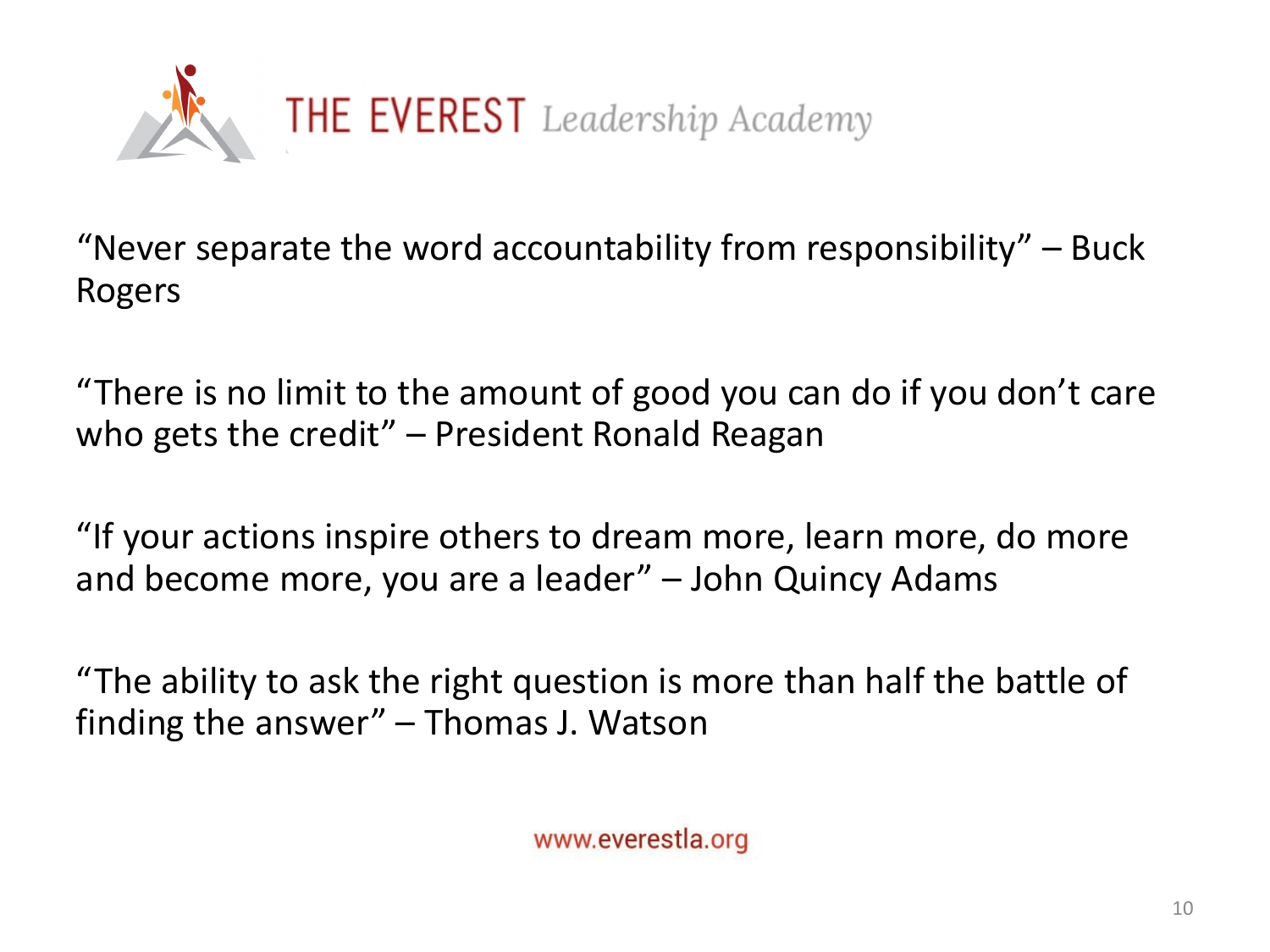

"No person will make a great leader who wants to do it all himself / herself or get all the credit for doing it" – Andrew Carnegie

"Good leaders inspire people to have confidence in their leader. Great leaders inspire people to have confidence in themselves" – Eleanor Roosevelt

"Before you are a leader, success is all about growing yourself. When you become a leader, success is all about growing others" – Jack Welch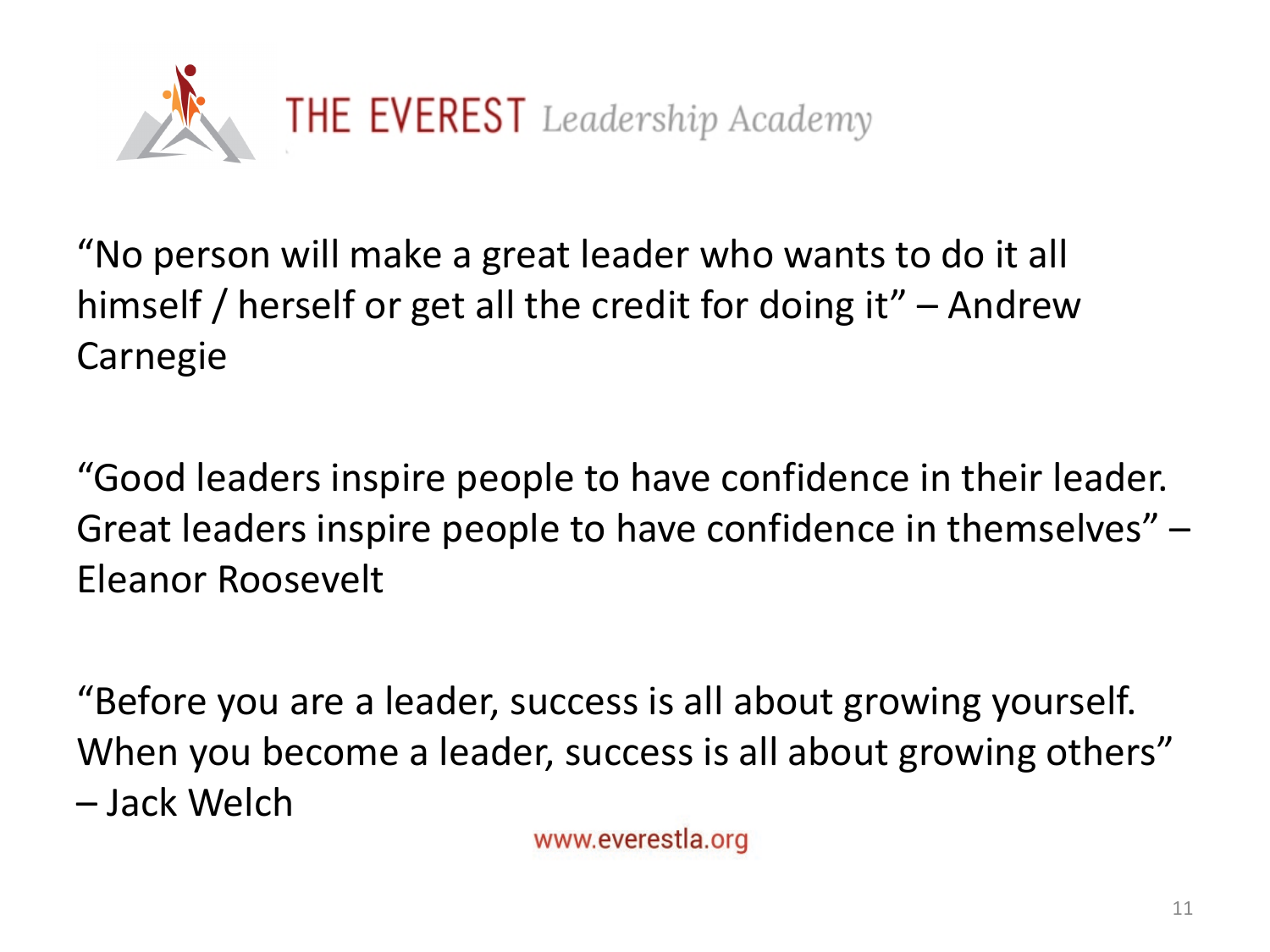

"One of the most important leadership lessons is realizing you're not the most important or the most intelligent person in the room at all times" – Mario Batali

"My greatest strength as a consultant is to be ignorant and ask a few questions" – Peter Drucker

"Any leader who asks the right questions of the right people has the potential to discover and develop great ideas" – Thomas Edison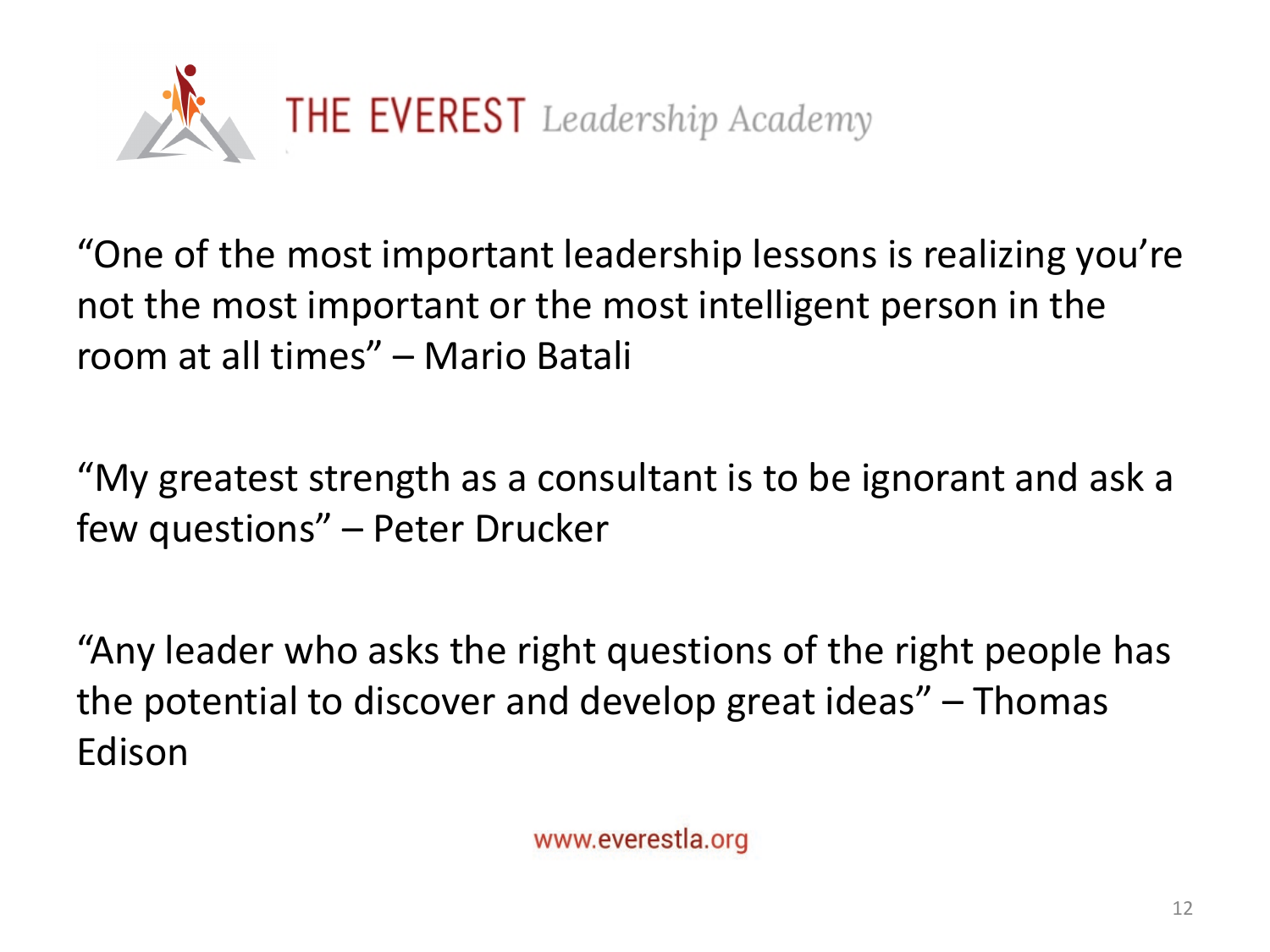

"There's a saying that's dead wrong. 'Why did you climb the mountain?' "I climbed the mountain because it was there.' That's utter nonsense… You climbed the mountain because you were there and you were curious if you could do it. You wandered what it would be like." – Larry Ellison, CEO of Oracle Corporation

"If you say you can't, you won't. If you think you are a victim, you are. If you have a negative attitude, it is unlikely you will succeed but highly likely you will not be happy." – Raymond Sozzi, Founder / The Everest Leadership Academy